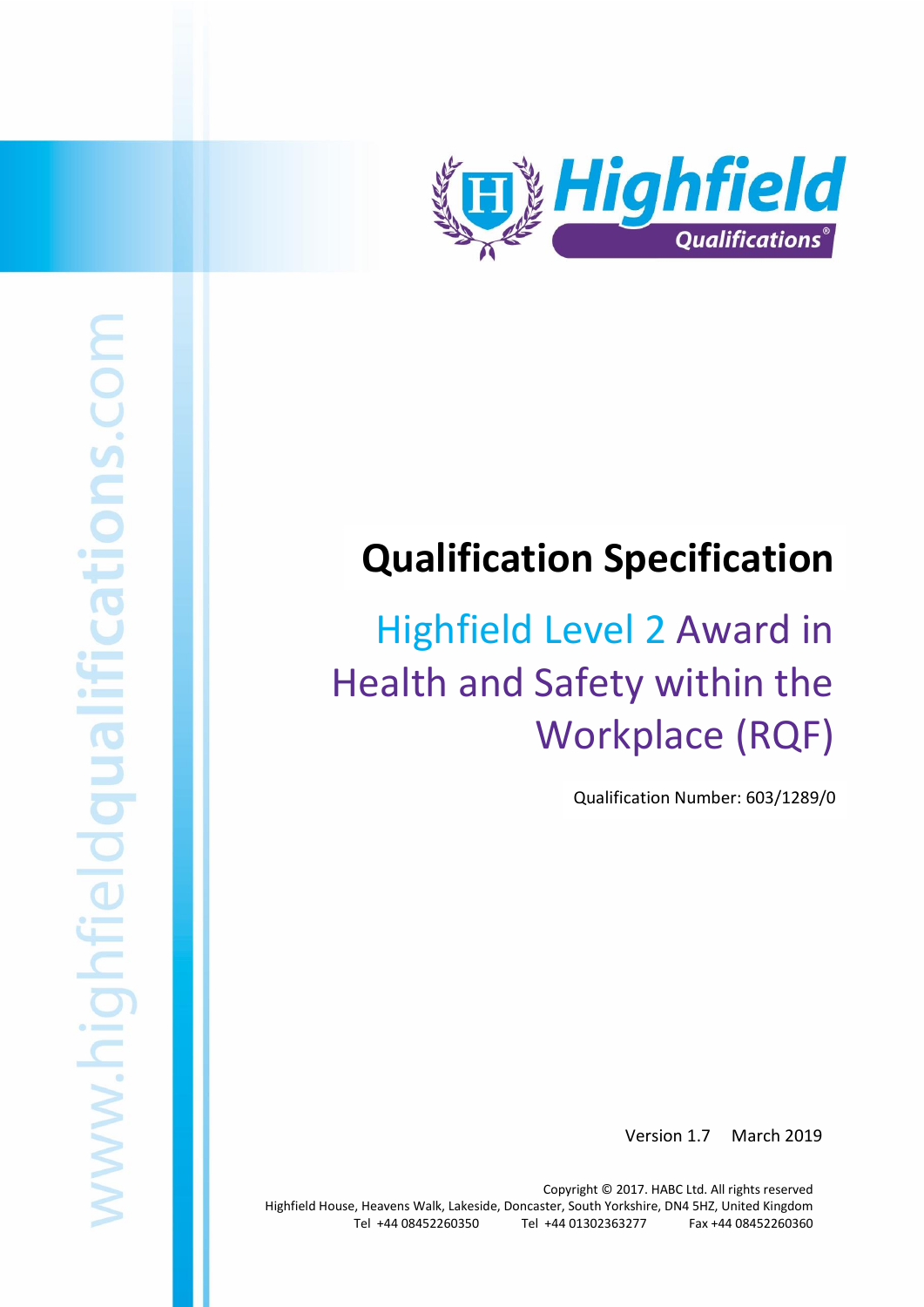

# **Contents**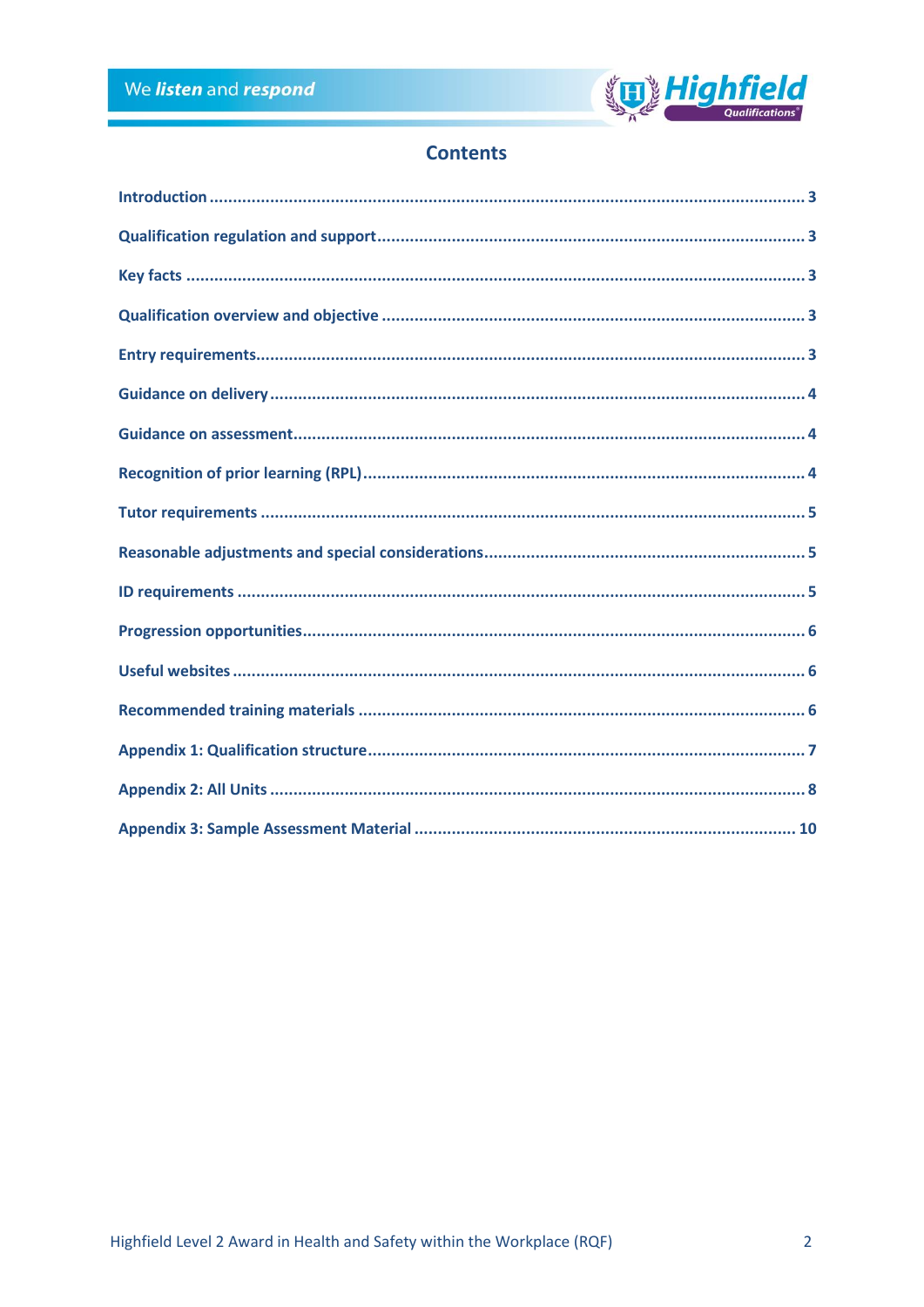

# **Highfield Level 2 Award in Health and Safety within the Workplace (RQF)**

#### <span id="page-2-0"></span>**Introduction**

This qualification specification is designed to outline all you need to know to offer this qualification at your centre. If you have any further questions, please contact your account manager

## <span id="page-2-1"></span>**Qualification regulation and support**

The Highfield Level 2 Award in Health and Safety within the Workplace (RQF) has been developed and is awarded by Highfield Qualifications and sits on the Regulated Qualifications Framework (RQF). The RQF is a qualification framework regulated by Ofqual and CCEA Regulation. The qualification is also regulated by Qualifications Wales.

#### <span id="page-2-2"></span>**Key facts**

| <b>Qualification Number:</b>           | 603/1289/0                                  |
|----------------------------------------|---------------------------------------------|
| <b>Learning Aim Reference:</b>         | 60312890                                    |
| <b>Credit Value:</b>                   |                                             |
| <b>Assessment Method:</b>              |                                             |
|                                        | <b>Multiple Choice Question Examination</b> |
| <b>Guided Learning Hours (GLH):</b>    | 6                                           |
| <b>Total Qualification Time (TQT):</b> | 10                                          |

#### <span id="page-2-3"></span>**Qualification overview and objective**

This qualification is designed to provide learners with knowledge of the basic health and safety practices essential in the workplace.

The objective of the qualification is to:

- prepare learners to progress into further/higher level training
- Support a role in the workplace

The qualification provides learners with an understanding in the responsibilities of employers and employees, the benefits of good health and safety, steps to a risk assessment and how they can reduce accidents, near misses and ill-health, typical hazards and controls in a workplace, common causes of accidents, near misses and ill-health, emergency procedures and the importance of recording accidents, near misses and ill-health

#### <span id="page-2-4"></span>**Entry requirements**

To register for this qualification, learners are required to meet the following entry requirements: be 14 years of age or above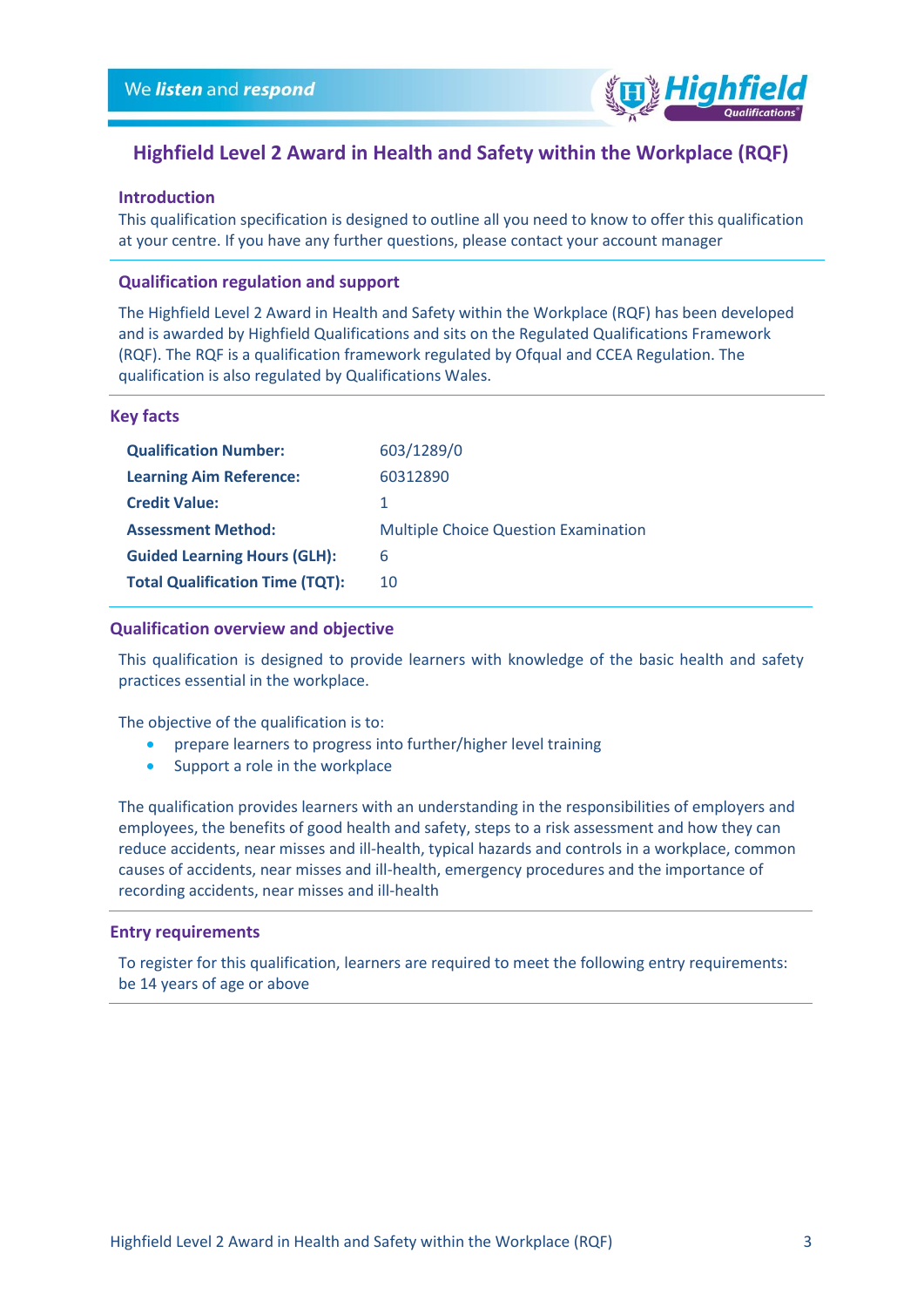

#### <span id="page-3-0"></span>**Guidance on delivery**

The total qualification time for this qualification is 10 hours and of this 6 hours is recommended as guided learning hours.

TQT is an estimate of the total number of hours it would take an average learner to achieve and demonstrate the necessary level of attainment to be awarded with a qualification, both under direct supervision (forming Guided Learning Hours) and without supervision (all other time). TQT and GLH values are advisory and assigned to a qualification as guidance.

This qualification will usually be delivered in a classroom environment, however, if it is delivered via e-learning or a blended learning approach then GLH would be adjusted accordingly

#### <span id="page-3-1"></span>**Guidance on assessment**

The qualification is assessed through a multiple-choice question (MCQ) examination. This method of assessment is an end-of-course exam and must follow the Highfield Qualifications Examination and Invigilation Procedures. The examination for this qualification contains **20 questions** that must be completed within **45 minutes**. Successful learners will have to demonstrate knowledge and understanding across the qualification syllabus and achieve a minimum **pass mark of 60%**. Completed examination papers should be returned to Highfield Qualifications for marking. Results will then be provided to the centre afterwards.

Centres must take all reasonable steps to avoid any part of the assessment of a learner (including any internal quality assurance and invigilation) being undertaken by any person who has a personal interest in the result of the assessment.

#### <span id="page-3-2"></span>**Recognition of prior learning (RPL)**

Centres may apply to use recognition of prior learning or prior achievement to reduce the amount of time spent in preparing the learner for assessment.

For further information on how centres can apply to use RPL as described above, please refer to the Recognition of Prior Learning (RPL) policy in the members area of the Highfield Qualifications website. This policy should be read in conjunction with this specification and all other relevant Highfield Qualifications documentation.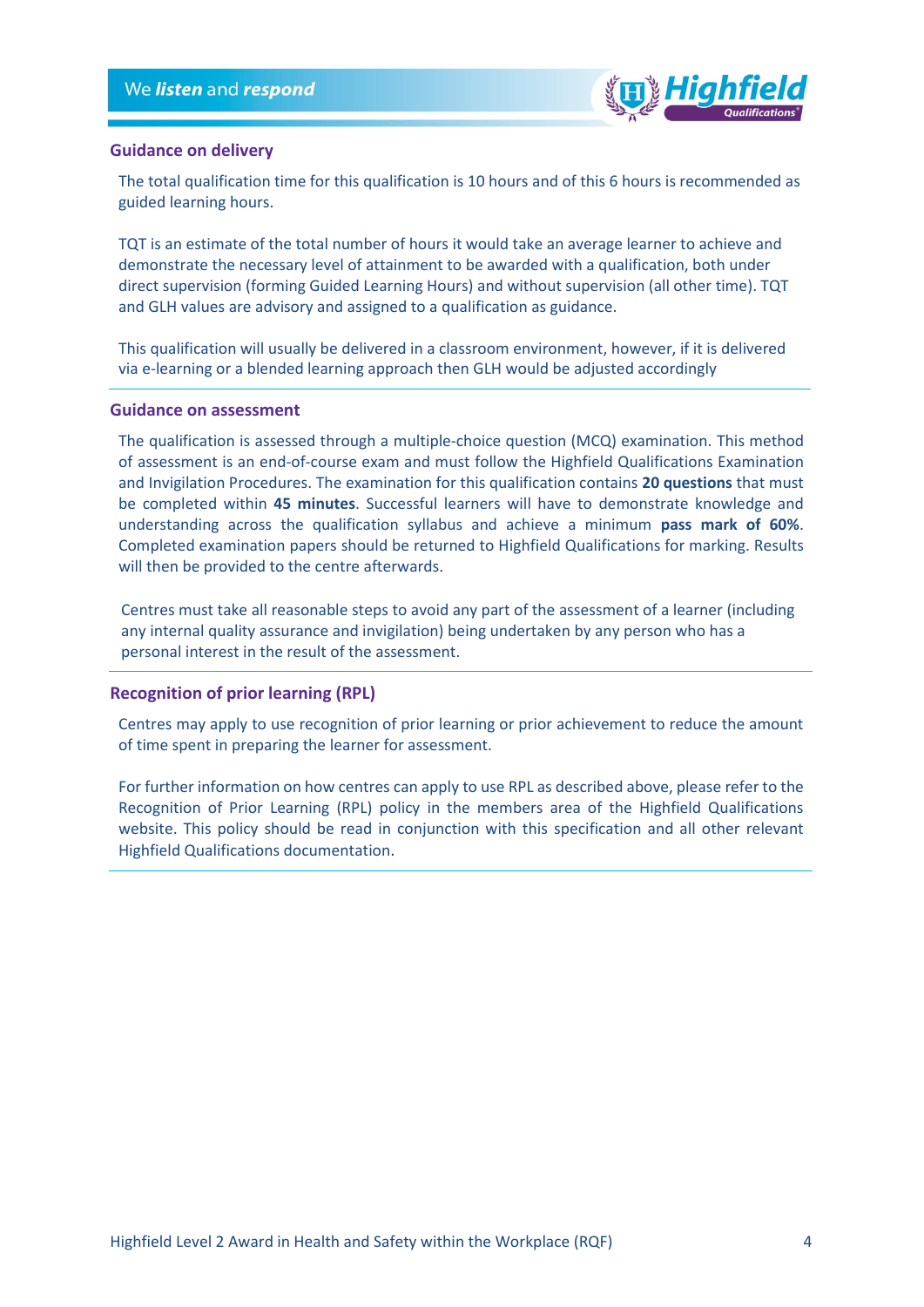

## <span id="page-4-0"></span>**Tutor requirements**

Highfield Qualifications recommend that nominated tutors for this qualification meet the following standards:

- hold a relevant subject area qualification, which could include any of the following:
	- − IOSH Managing Safely
	- − Level 3 or 4 qualification in health and safety or equivalent;
	- − NEBOSH National General Certificate in Occupational Safety and Health or above;
	- − HNC/D in a related subject; or
	- − Proof of at least 30 hours delivery of health and safety
- hold a recognised teaching qualification, which could include any of the following:
	- − Highfield Level 3 Award in Delivering Training (RQF)
	- − Highfield Level 3 International Award in Delivering Training
	- − Level 3 Award in Education and Training, or equivalent
	- − Certificate in Education or above;
	- − Level 3 NVQ in training and/or development or above; or
	- − Proof of at least 30 hours of training in any subject
- maintain appropriate continued professional development for the subject area

## <span id="page-4-1"></span>**Reasonable adjustments and special considerations**

Highfield Qualifications has measures in place for learners who require additional support. Please refer to the Highfield Qualifications Reasonable Adjustments Policy for further information/guidance.

## <span id="page-4-2"></span>**ID requirements**

It is the responsibility of the centre to have systems in place to ensure that the person taking an assessment is indeed the person they are claiming to be. All centres are therefore required to ensure that each learner's identification is checked before they undertake the assessment. Highfield Qualifications recommends the following as proof of a learner's identity:

- a valid passport (any nationality)
- a signed UK photocard driving licence
- a valid warrant card issued by HM forces or the police
- another photographic ID card, e.g. employee ID card, student ID card, travel card etc.

If a learner is unable to produce any of the forms of photographic identification listed above, a centre may accept another form of identification containing a signature, for example, a credit card. Identification by a third-party representative, such as a line manager, human resources manager or invigilator, will also be accepted.

## **For more information on learner ID requirements, please refer to the Highfield Qualifications Core Manual.**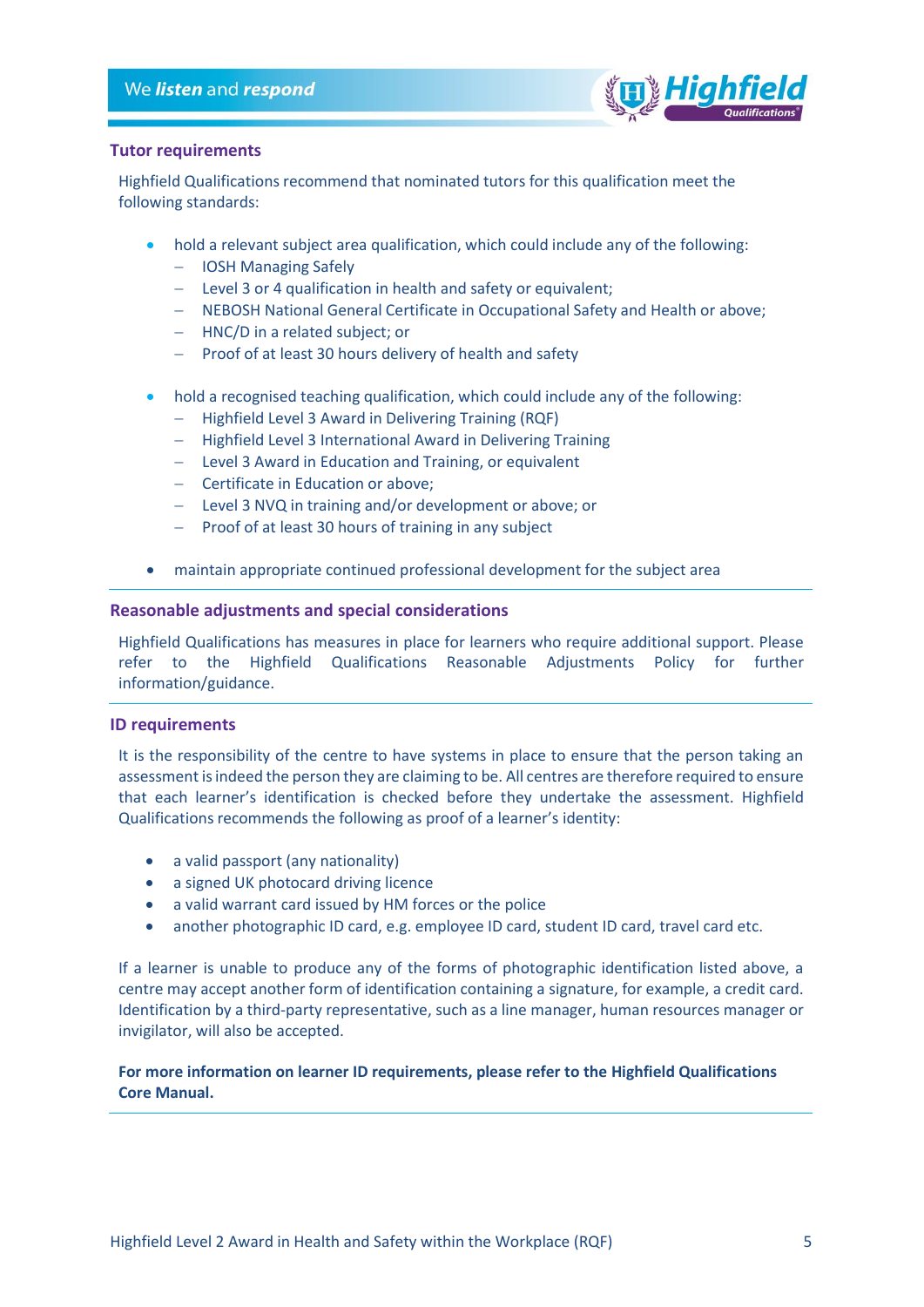

#### <span id="page-5-0"></span>**Progression opportunities**

Upon successful completion of this qualification, learners may wish to continue their development by undertaking one of the following qualifications:

- Highfield Level 2 Award in the Control of Substances Hazardous to Health
- Highfield Level 2 Award in Risk Assessment
- Highfield Level 3 Award in Health and Safety within the Workplace

## <span id="page-5-1"></span>**Useful websites**

- [www.highfieldqualifications.com](http://www.highfieldqualifications.com/) (Highfield Qualifications)
- [www.highfieldinternational.com](http://www.highfieldinternational.com/) (Highfield International)
- [www.highfield.co.uk](http://www.highfield.co.uk/) (Highfield Products)
- [www.hse.gov.uk](http://www.hse.gov.uk/) (Health and Safety Executive)

## <span id="page-5-2"></span>**Recommended training materials**

The following resources have been reviewed by Highfield Qualifications and are recommended training materials for users of this qualification.

- A Question of Health & Safety (Level 2), Sprenger, Christian M.R. Highfield International
- The Health and Safety Handbook (Level 2), Sprenger, Christian M.R. Highfield International
- Level 2 Health & Safety E-learning, Highfield International
- Level 2 Award in Health and Safety, Digital Download PowerPoint, Trasler, K: Fisher, I. Highfield International
- Level 2 Interactive Health and Safety Training Package, Sprenger, Christian M.R. Highfield International
- Health & Safety 4U DVD, Highfield International
- Level 2 Health & Safety Challenge DVD, Sprenger, Christian M.R. Highfield International
- Cards4Safety Level 2 Health and Safety, Highfield International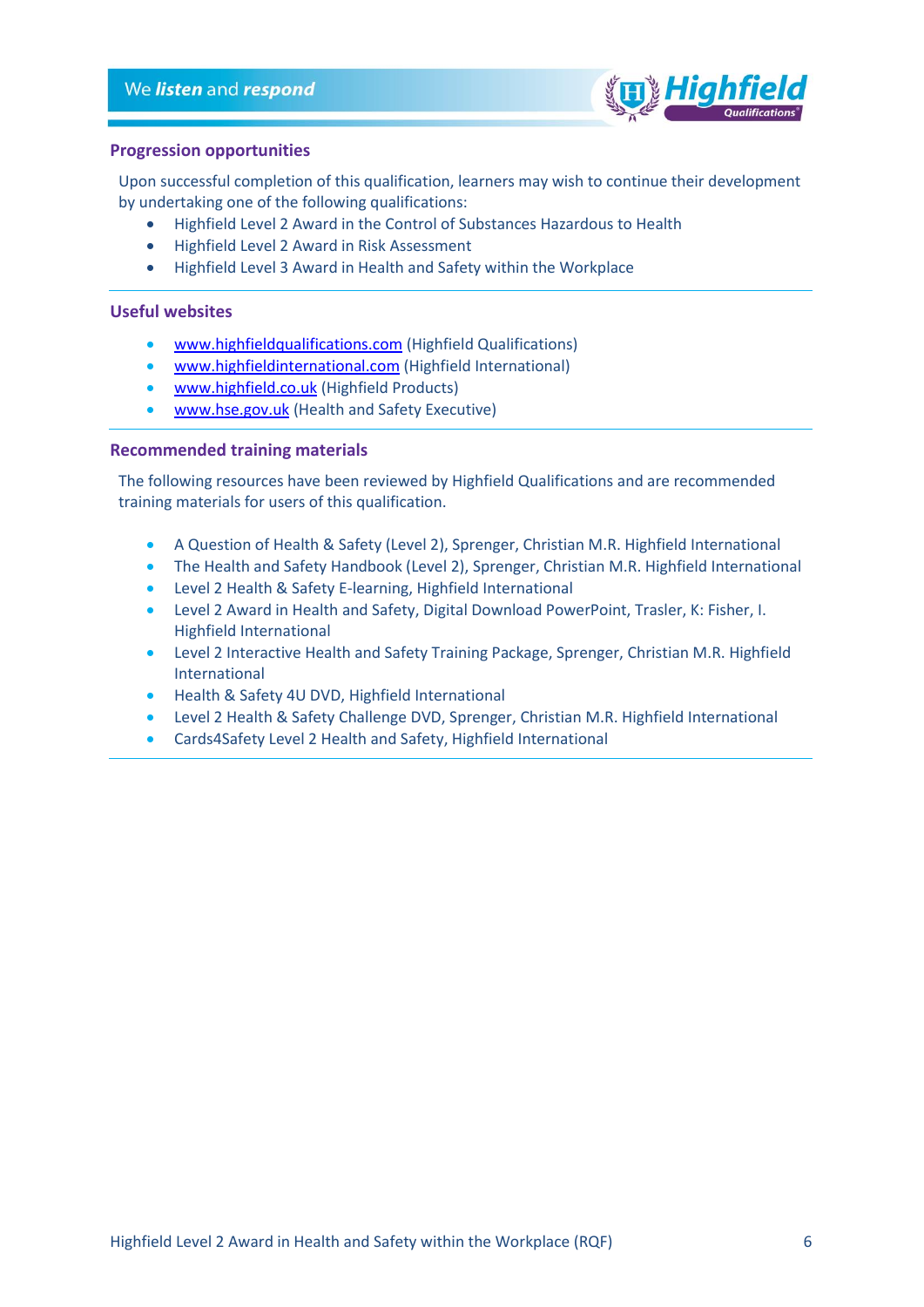

# <span id="page-6-0"></span>**Appendix 1: Qualification structure**

To complete the **Highfield Level 2 Award in Health and Safety within the Workplace (RQF)** learners must complete the following mandatory unit:

| Unit reference   Unit title |                                        | <b>Level</b> | <b>Credit</b> |
|-----------------------------|----------------------------------------|--------------|---------------|
| L/615/5244                  | Health and Safety within the Workplace |              |               |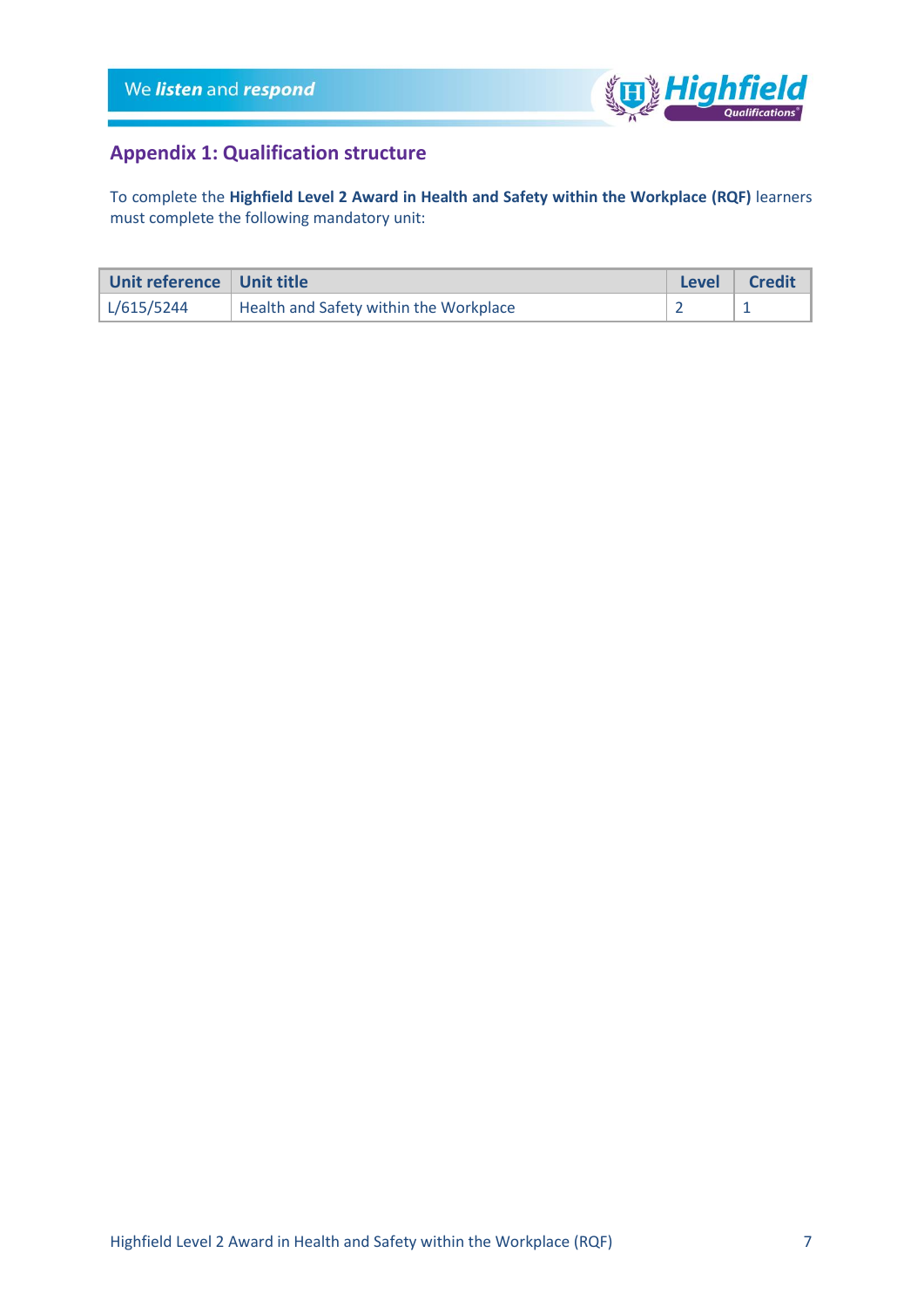

## <span id="page-7-0"></span>**Appendix 2: All Units**

| Unit $1$ :              | Health and Safety within the Workplace |  |  |  |
|-------------------------|----------------------------------------|--|--|--|
| Unit number: L/615/5244 |                                        |  |  |  |
| Credit:                 |                                        |  |  |  |
| GLH:                    | h                                      |  |  |  |
| Level:                  |                                        |  |  |  |

|                         | <b>Learning Outcomes</b>                                             |                        | <b>Assessment Criteria</b>                                                        |  |
|-------------------------|----------------------------------------------------------------------|------------------------|-----------------------------------------------------------------------------------|--|
| <b>The learner will</b> |                                                                      | <b>The learner can</b> |                                                                                   |  |
| 1 <sub>1</sub>          | Understand roles and duties for<br>health, safety and welfare in the | 1.1                    | Identify employer's duties relating to health, safety<br>and welfare at work      |  |
|                         | workplace                                                            | $1.2^{\circ}$          | Identify employee's duties relating to health, safety<br>and welfare at work      |  |
|                         |                                                                      | 1.3                    | Recognise the <b>benefits</b> of good health and safety in<br>the workplace       |  |
| 2.                      | Understand the process of risk                                       | 2.1                    | Define the terms hazard, risk, accident, near miss and                            |  |
|                         | assessment                                                           |                        | risk assessment                                                                   |  |
|                         |                                                                      | 2.2                    | Identify the steps involved in a risk assessment                                  |  |
| 3.                      | Understand how risk assessments                                      | 3.1                    | Identify the common hazards and effects of                                        |  |
|                         | improve health and safety at work                                    |                        | workplace accidents, near misses and ill health in the<br>workplace               |  |
|                         |                                                                      | 3.2                    | Recognise how risk assessment can reduce accidents,<br>near misses and ill health |  |
|                         |                                                                      | 3.3 <sub>2</sub>       | Recognise examples of risk controls for common<br>workplace hazards               |  |
| 4.                      | Know the procedures for                                              | 4.1                    | Identify procedures that should be in place for                                   |  |
|                         | responding to accidents, near                                        |                        | dealing with emergencies                                                          |  |
|                         | misses and ill-health in the                                         | $4.2^{\circ}$          | Recognise why it is important to record all accidents,                            |  |
|                         | workplace                                                            |                        | near misses and ill health occurrences                                            |  |

## **Additional assessment guidance/requirements**

This section of the specification provides further details on any additional assessment guidance/requirements to consistently provide valid, reliable and comparable assessments.

## **Employers duties:**

- a) Providing, so far as is reasonably practicable a safe place to work
- b) Provide information, instruction, training and supervision
- c) Provide adequate welfare facilities
- d) Ensure safe access and egress
- e) Provide equipment and PPE which is suitable and fit for purpose
- f) Ensure policies and procedures are
	- o in place,
	- o reviewed, and
	- o updated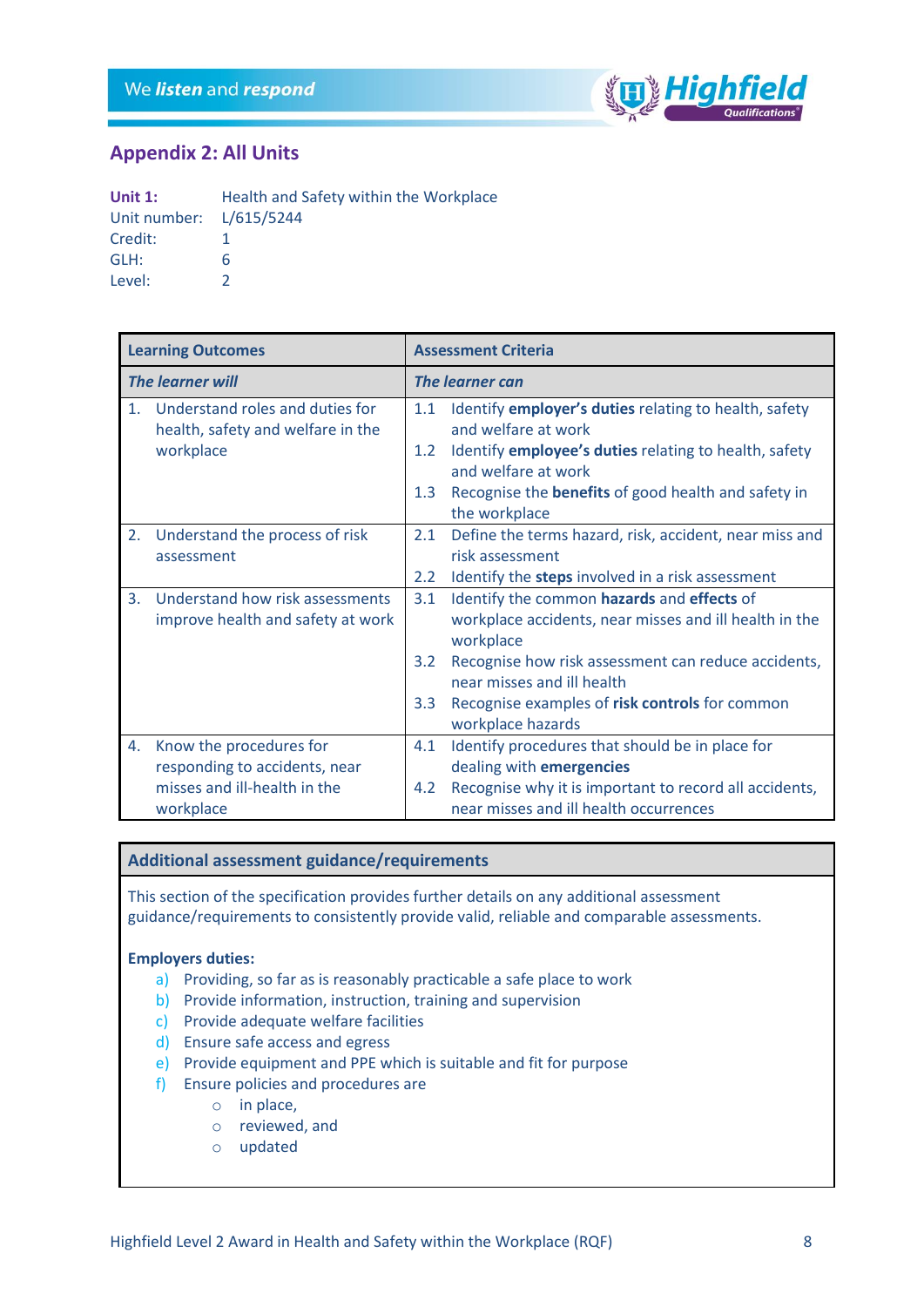

#### **Employees duties:**

- a) Duty of care
- b) Must follow the instructions, guidance and training given by their employer including on equipment
- c) Must not interfere with equipment provided for H&S
- d) Must report and record;
	- o hazards that could cause a risk
	- o accidents
	- o near misses, and
	- o diseases

#### **Benefits**

- a) Economic
- b) Moral
- c) Duties or legal requirements

#### **Steps**

- a) Identification of hazards and how they cause harm
- b) People at risk
- c) Evaluate
- d) Record
- e) Review

#### **Hazards**

- a) Slips, trips and falls from height
- b) Ergonomics
- c) Manual handling
- d) Stress
- e) Hazardous materials
- f) Violence

## **Effects**

- a) Injury
- b) Illness
- c) Financial Loss
- d) Loss of Reputation

## **Risk controls**

- a) Good housekeeping
- b) Barriers and enclosures
- c) Safe lifting techniques and equipment
- d) Visual checks
- e) Safe storage of hazardous materials
- f) Design and layout of workstations
- g) Machine guards
- h) Personal protective Equipment
- i) Regular breaks/reporting procedures

## **Emergencies**

- a) First aid
- b) Accidents
- c) Evacuation procedures